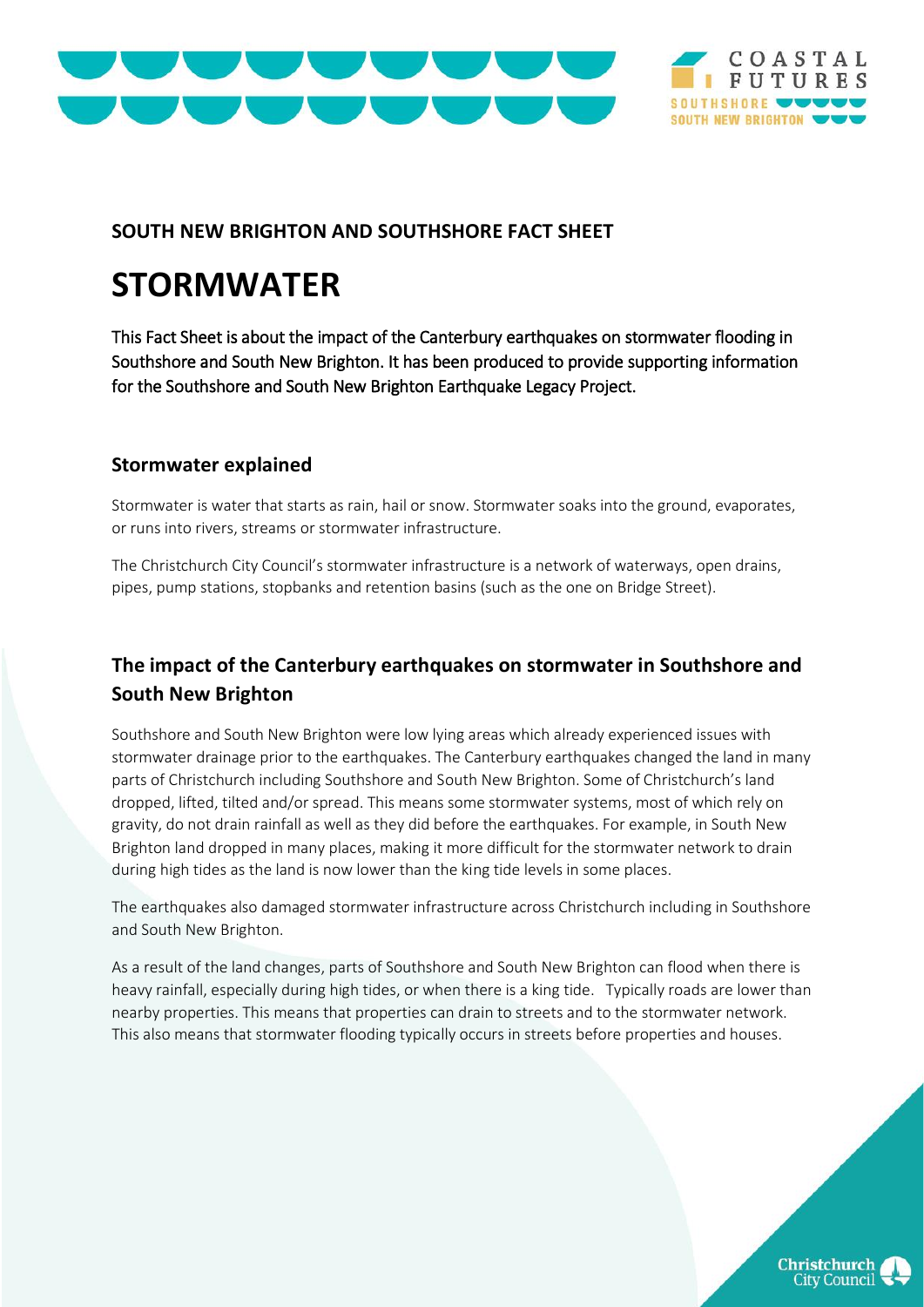



## **The Southshore and South New Brighton community's stormwater needs**

People who live in Southshore and South New Brighton want a well-constructed, monitored and maintained stormwater system that works well and provides adequate drainage. The specific needs identified by the community are:

- Addressing of street flooding in all areas including Jervois Street, Tovey Street and the Ebbtide Street end of Rocking Horse Road.
- Prevention of stormwater from Halsey Street flooding the South Brighton Holiday Park and South New Brighton Tennis Club and impacting on surrounding homes.
- Ensuring functioning stormwater outlets across Southshore and South New Brighton.

# **What the Council is doing about stormwater issues in Southshore and South New Brighton**

We have inspected the stormwater pipe network, and repaired damage and removed blockages. As part of the Stronger Christchurch Infrastructure Rebuild Team (SCIRT), some stormwater outfall pipes into the Ihutai/Estuary were replaced and extended.

We also replaced flap gates with duckbill valves to minimise the tide flowing back up the stormwater network. Duckbills valves remain closed when the tide is high, and when the tide drops they allow water to flow out of the network into the river or Ihutai/Estuary. This system does take time so the water won't immediately start draining as soon as the tide drops but it does slowly drain away.

We no longer use flap gates in the area because they jam open too easily. This lets the tide (and debris) flow back up the stormwater network, causing blockages. They can also get jammed closed when sand from the estuary edge builds up in front of them.



*Duckbill valve on a stormwater outlet*

There is another kind of valve called a 'water-stop' valve where the 'duckbill' goes further up inside the pipe, rather than at the end, However, because there is no protection at the end of the outfall pipe, rubbish can still get in, causing blockages.

While duckbill valves can still get clogged with sand and debris, it doesn't happen so easily and they can be more easily maintained. They are still the most effective option we have for our outfall pipes in this area. If you see a duckbill valve that's clogged or broken, call us on 03 941 8999 and we'll get a maintenance crew out to fix it.